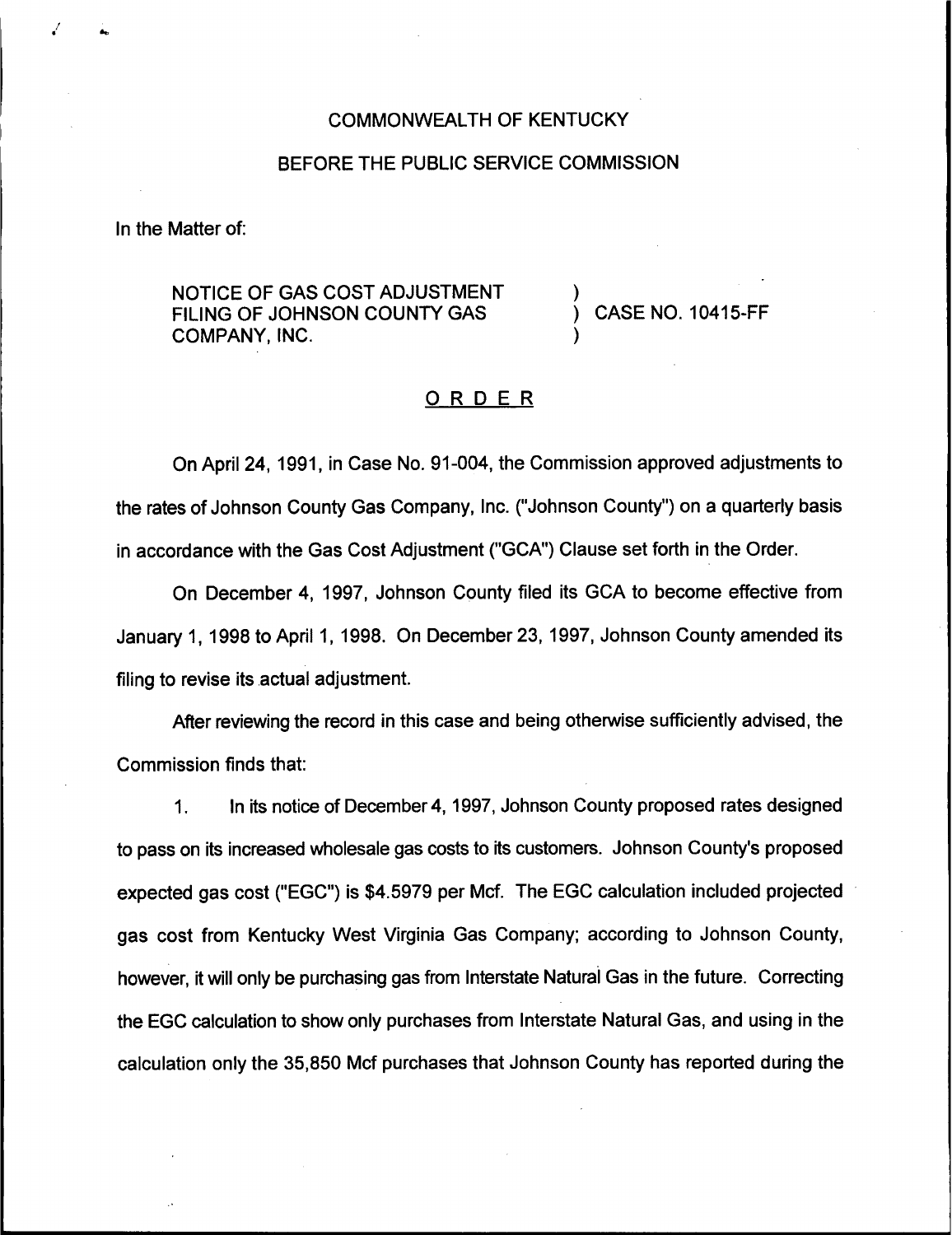twelve months ended September 30, 1997, results in an EGC of \$3.8421 per Mcf.

2. Johnson County's notice set out no refund adjustment.

3. Johnson County's amended notice set out a current quarter actual adjustment ("AA") of \$1.1957 per Mcf to collect under-recovered gas cost from July, August, and September 1997, as well as \$38,459 of unrecovered gas cost from January and February of 1997 which is owed to Cenerprise, Inc., a former supplier.

Johnson County's AA should be recalculated so that it is collected over 15 months instead of 12 months, because this will more closely match the payment schedule that it has from Cenerprise, Inc. This recalculation produces an AA of 80.16 cents per Mcf. The total AA of 67.66 cents per Mcf reflects the current under-recovery as well as under- and over-recoveries from previous quarters.

4. Johnson County's notice set out a current quarter balance adjustment ("BA") of (1.64) cents per Mcf. Johnson County's total BA of 17.43 cents per Mcf reflects the current and three previous quarters' BAs.

5. These adjustments produce a gas cost recovery rate of \$4.6930 per Mcf, 84.79 cents per Mcf more than the prior rate.

6. The corrected rate adjustment in the Appendix to this Order is fair, just, and reasonable, in the public interest, and should be approved for service rendered on and after the date of this Order.

IT IS THEREFORE ORDERED that:

The rates proposed by Johnson County are hereby denied. $\mathbf{1}$ .

 $-2-$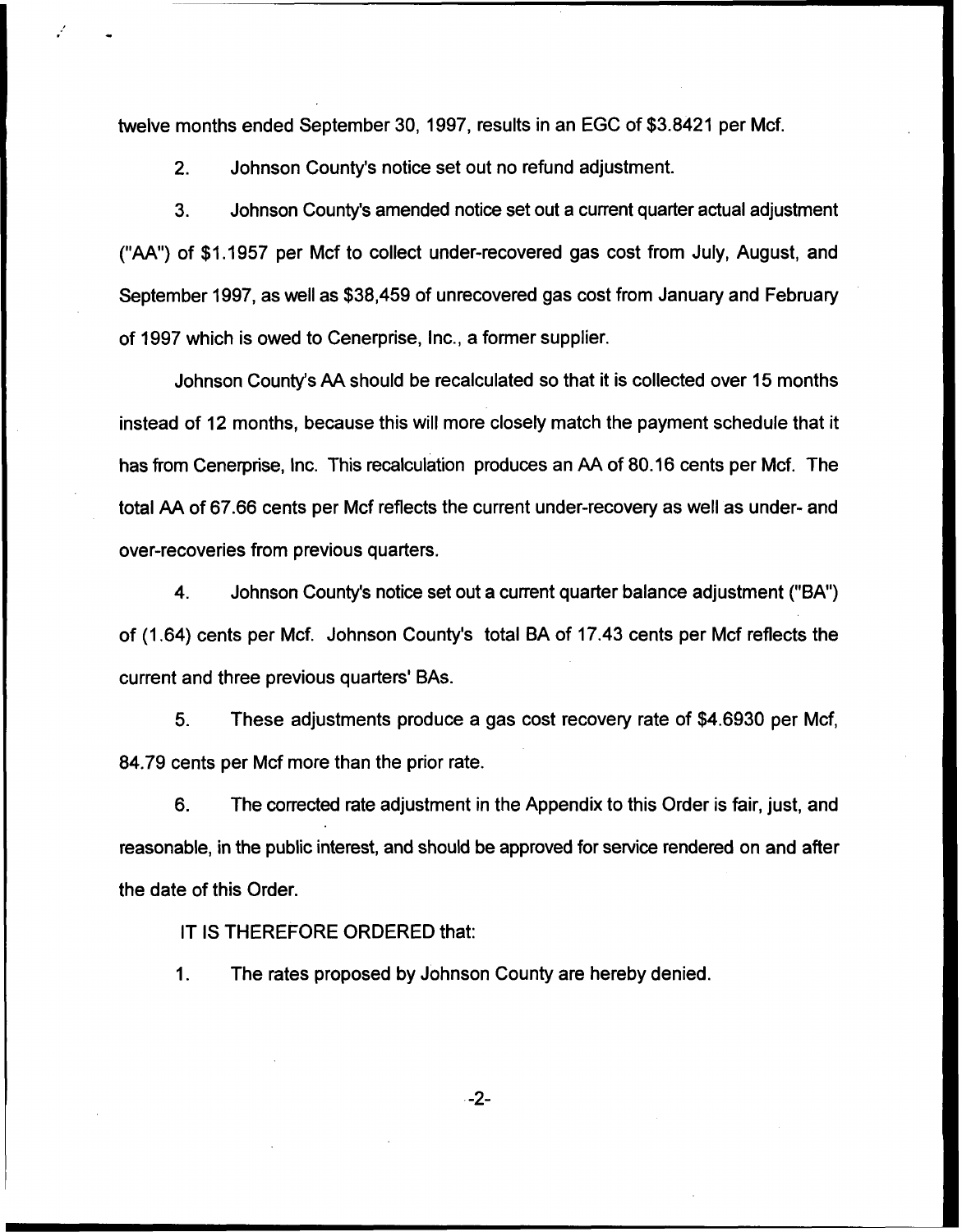2. The rates in the Appendix to this Order are fair, just, and reasonable, and are effective for service rendered on and after the date of this Order.

3. Within 30 days of the date of this Order, Johnson County shall file with this Commission its revised tariffs setting out the rates authorized herein.

Done at Frankfort, Kentucky, this 21st day of January, 1998.

PUBLIC SERVICE COMMISSION

J Helfon Chairma

Vice Chairman

 $\overline{\phantom{a}}$ 

*C*ommis⁄sioner

ATTEST:

 $the$   $r$ utive Direct